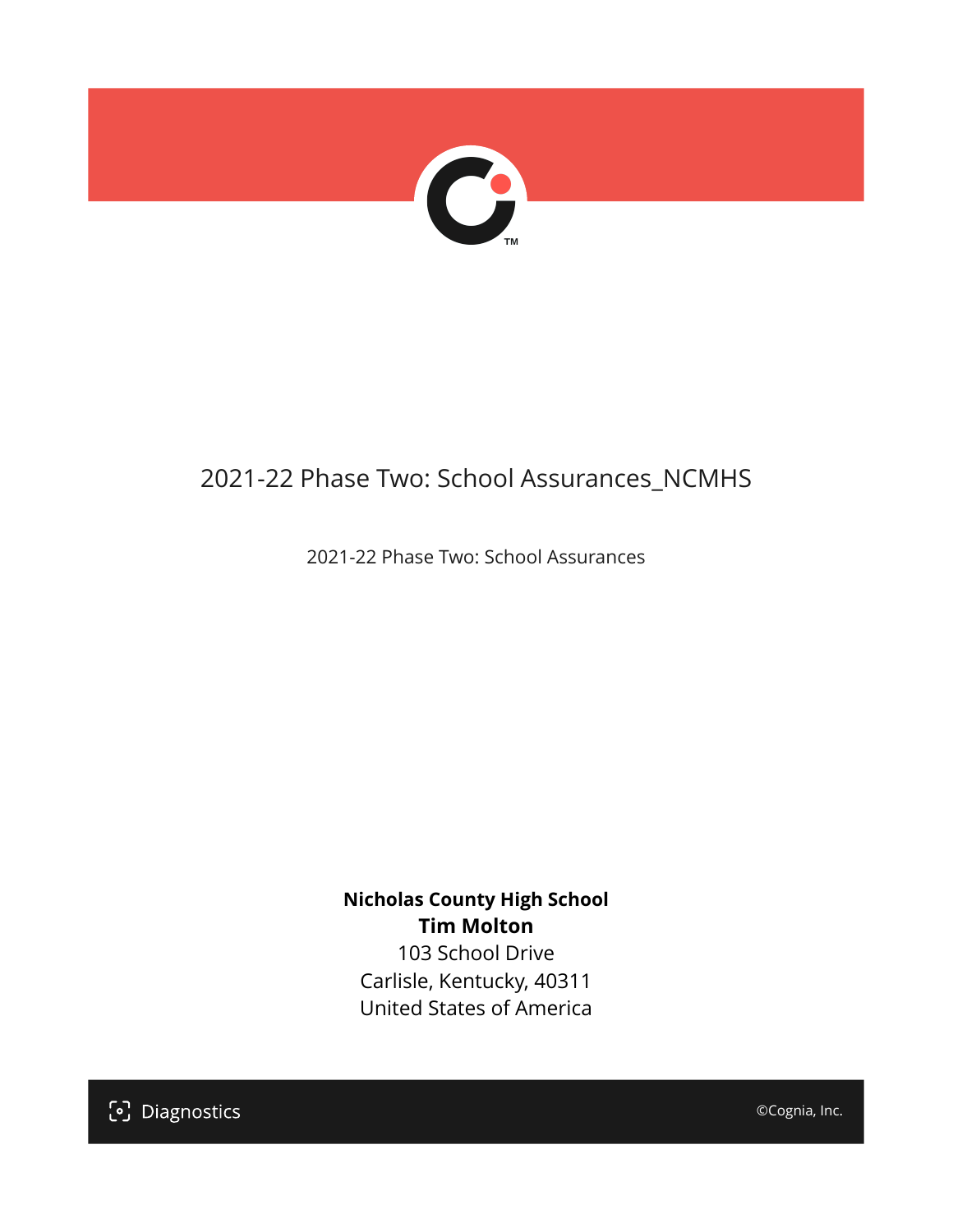## **Table of Contents**

| 2021-22 Phase Two: School Assurances |  |
|--------------------------------------|--|
|                                      |  |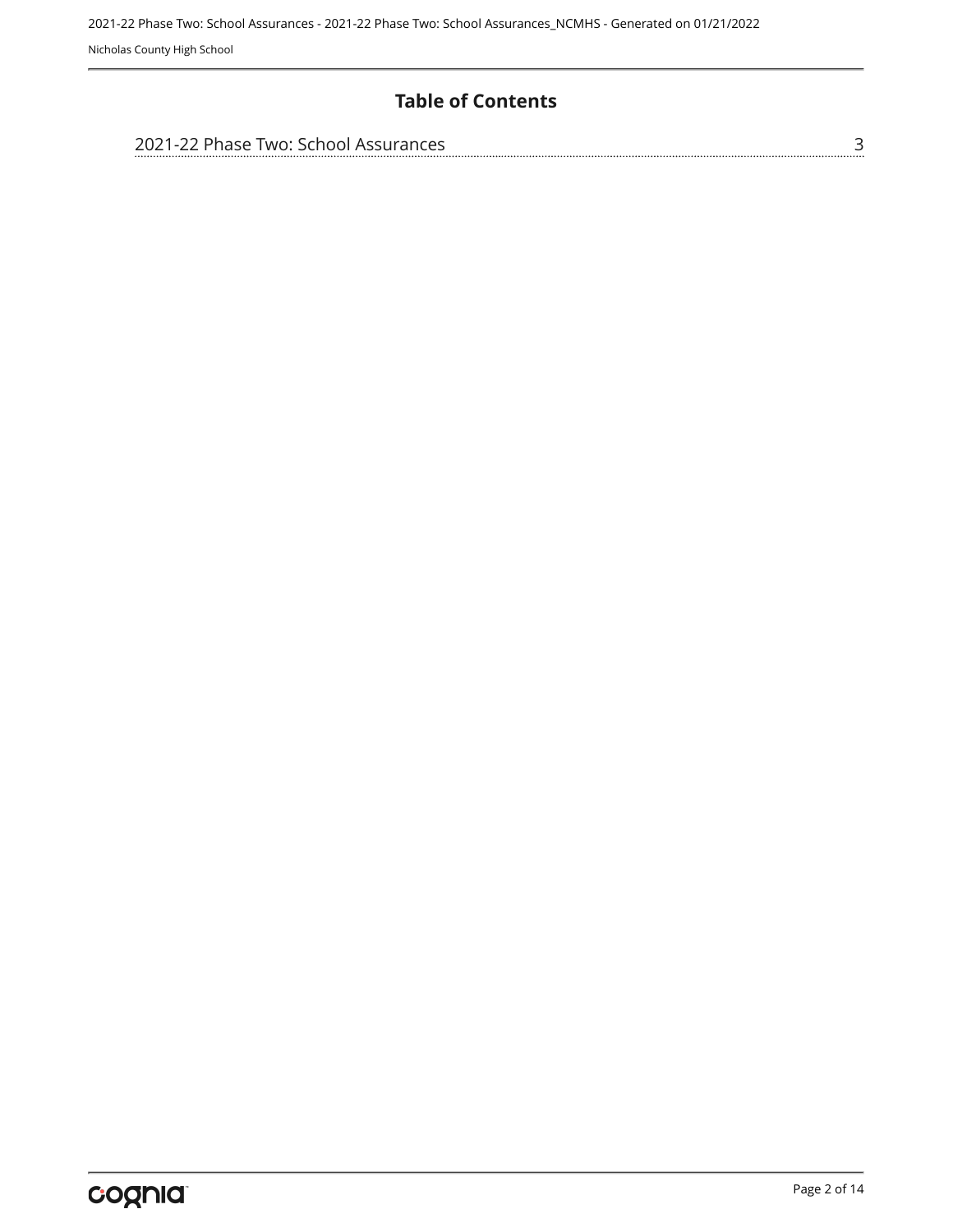# <span id="page-2-0"></span>**2021-22 Phase Two: School Assurances**

#### Introduction

Assurances are a required component of the improvement planning process (703 KAR 5:225). Please read each assurance carefully and indicate whether your school complies by selecting the appropriate response (Yes, No or N/A). If you wish to provide further information or clarify your response, space for comments is provided. Comments are optional. You may upload any supporting documentation as needed.

#### Federal Programs

1. If the school receives Title II, Part A funds, the school provides professional development for staff that is in accordance with the purpose of Title II, Part A of ESSA (job-embedded, evidence-based, sustainable, data-driven and classroom-focused); addresses the needs of all students; and, strives to ensure all students are transition ready as intended by Section 2103 of ESSA, which governs the local use of Title II, Part A funding.

 **Yes** o No N/A **COMMENTS**

2. The school ensures that the use of federal funding, including expenditures for certified or classified positions (e.g. counselors, nurses, media specialists, etc.), is reasonable and necessary in compliance with 2 CFR 200.403 and 200.405.

 **Yes** o No N/A **COMMENTS**

Title I Programs

3. The school ensures that all teachers and paraprofessionals working in a program supported with Title I, Part A funding meet applicable state requirements as required by Section 1111(g)(2)(J) of ESSA.

Yes

cognia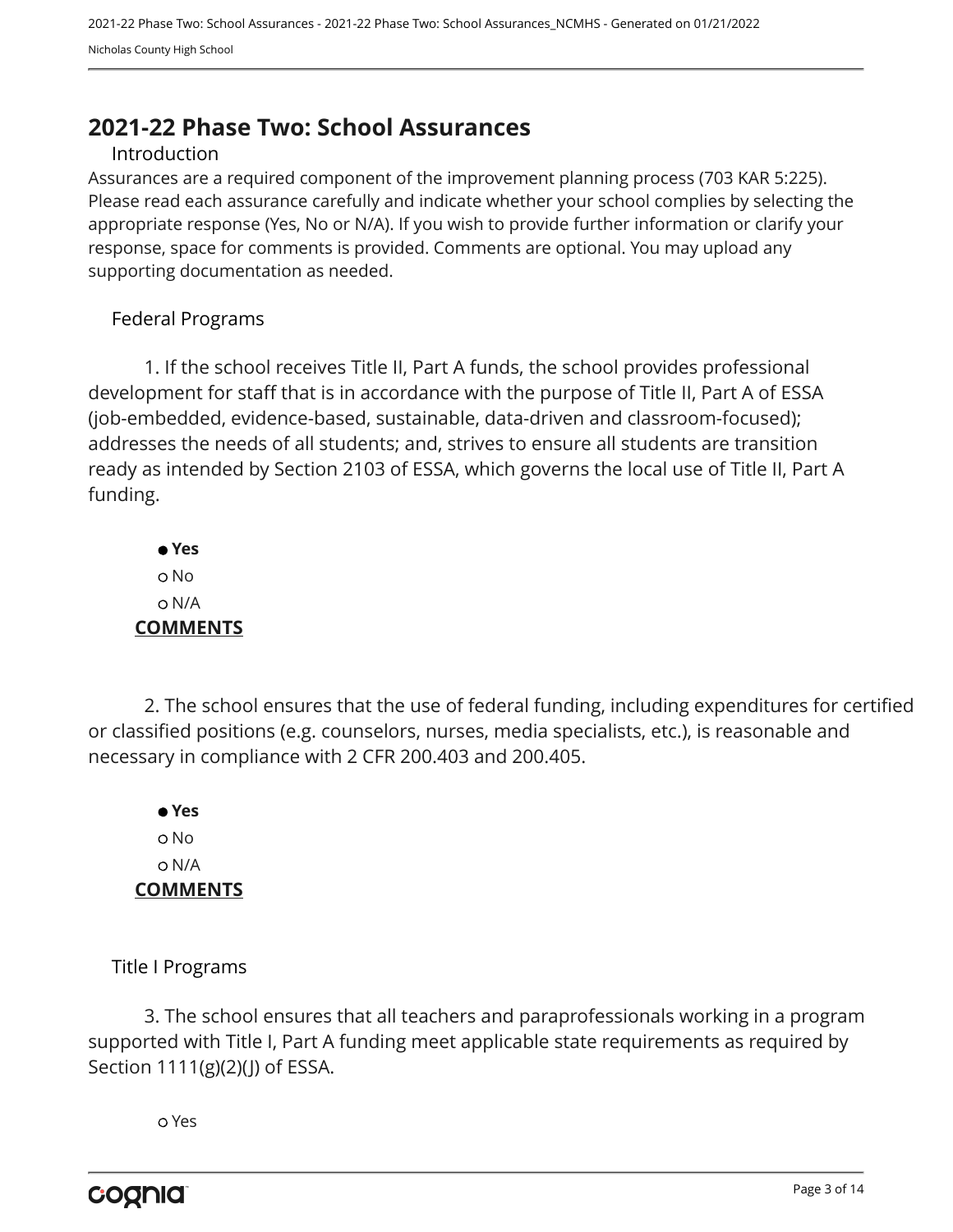Nicholas County Middle and High School is not a Title I school.

4. The school distributes to parents and family members of participating children, or all children in a schoolwide program, a written parent and family engagement policy, which is agreed on by such parents, that describes the means for carrying out the requirements of ESSA Section 1116 (c) through (f). The school makes the policy available to the local community and updates it periodically to meet the changing needs of parents and the school. For reference, Section 1116(b) of ESSA allows existing parent and family engagement policies the school may have in place to be amended to meet the requirements under Title I, Part A.

 Yes o No  **N/A COMMENTS**

5. The school convenes an annual meeting, at a convenient time, to which all parents of participating children, or all children in a schoolwide program, are invited and encouraged to attend, to inform parents of their school's participation in Title I, Part A and to explain the requirements of Title I, Part A, and the right of the parents to be involved, as required under Section 1116(c)(1).

 Yes No  **N/A COMMENTS**

6. The school offers a flexible number of meetings to parents, such as meetings in the morning or evening, and may provide, with funds provided under this part, transportation, child care, or home visits, as such services relate to parental involvement (ESSA Section 1116(c)(2).

Yes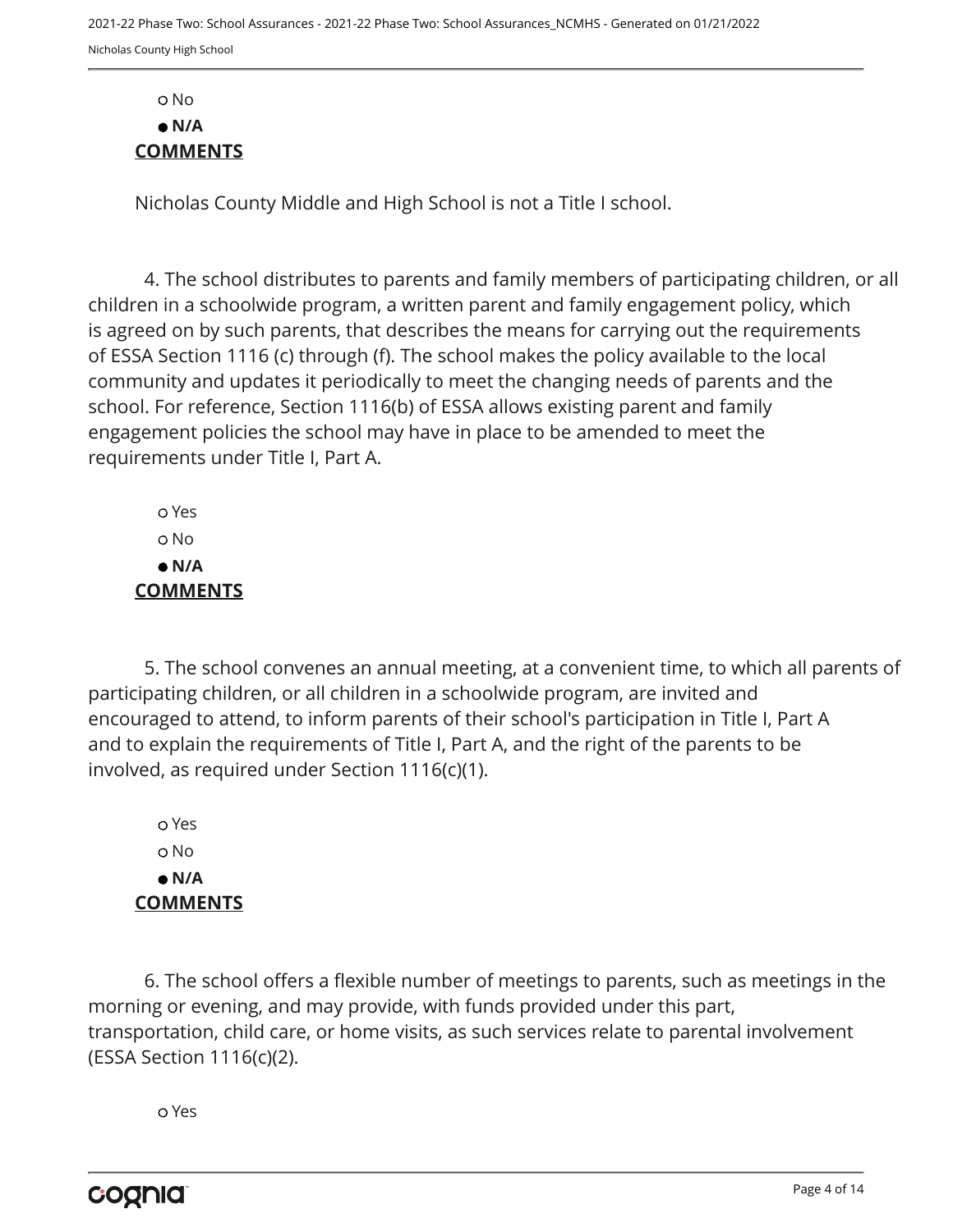7. The school involves parents, in an organized, ongoing, and timely way, in the planning, review, and improvement of programs under Title I, including the planning, review, and improvement of the school parent and family engagement policy and the joint development of the schoolwide program plan undersection 1114(b), except that if a school has in place a process for involving parents in the joint planning and design of the school's programs, the school may use that process, if such process includes an adequate representation of parents of participating children (ESSA Section 1116 (c)(3)).

 Yes No  **N/A COMMENTS**

8. The school provides parents of participating children, or all children in a schoolwide program—

A. timely information about programs under Title I;

B. a description and explanation of the curriculum in use at the school, the forms of academic assessment used to measure student progress, and the achievement levels of the challenging state academic standards; and

C. if requested by parents, opportunities for regular meetings to formulate suggestions and to participate, as appropriate, in decisions relating to the education of their children, and respond to any such suggestions as soon as practicably possible (ESSA Section 1116  $(C)(4)$ ).

 Yes No  **N/A COMMENTS**

9. The school jointly develops with parents for all children served under this part a school-parent compact that outlines how parents, the entire school staff, and students will share the responsibility for improved student academic achievement and the means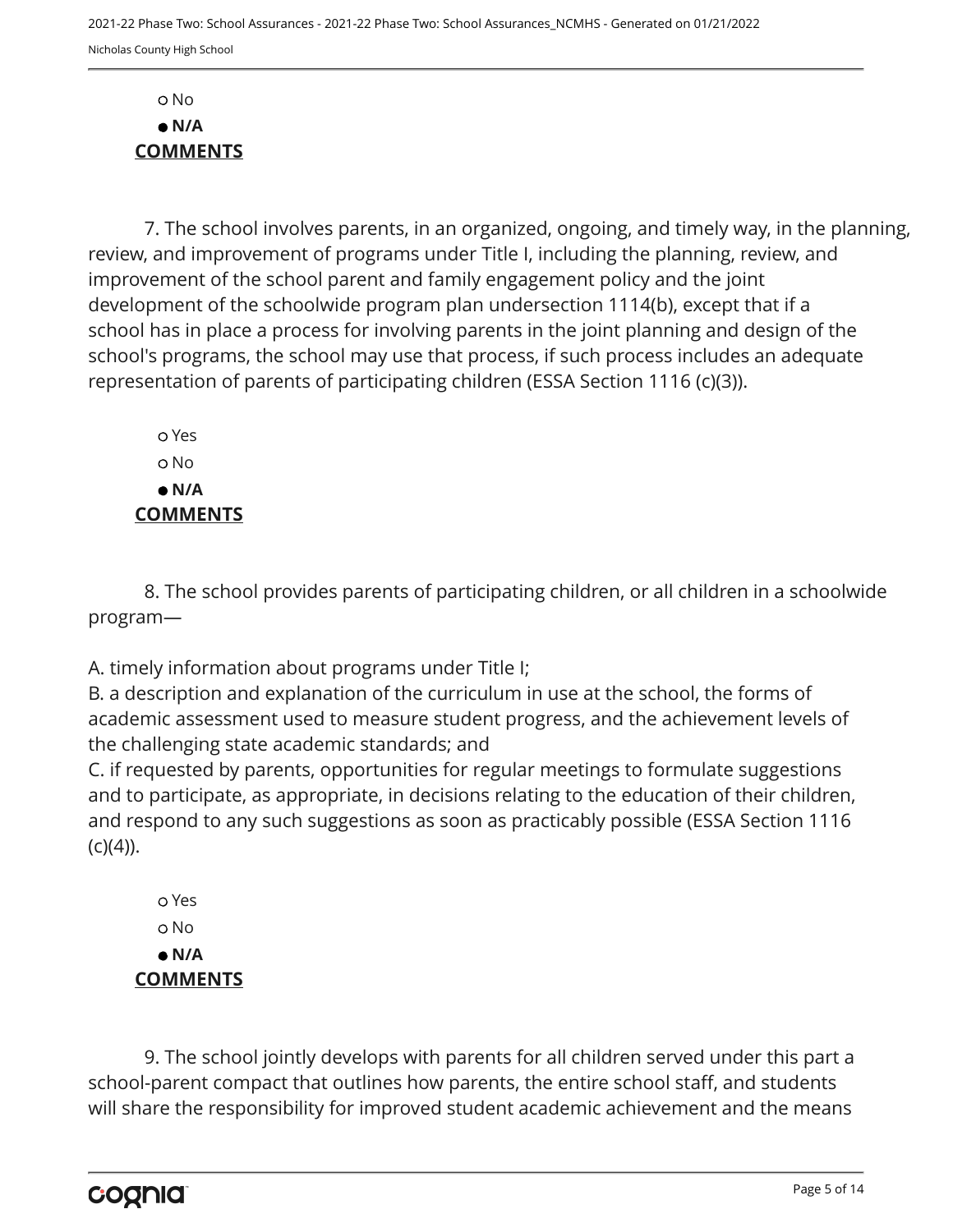2021-22 Phase Two: School Assurances - 2021-22 Phase Two: School Assurances\_NCMHS - Generated on 01/21/2022 Nicholas County High School

by which the school and parents will build and develop a partnership to help children achieve the state's high standards. The compact meets the requirements outlined in ESSA 1116(d)(1-2).

# Yes No  **N/A COMMENTS**

10. The school provides assistance to parents of children served by the school in understanding such topics as the challenging state academic standards, state and local academic assessments, the requirements of Title I, and how to monitor a child's progress and work with educators to improve the achievement of their children, as required by ESSA Section 1116(e)(1).

 Yes o No  **N/A COMMENTS**

11. The school provides materials and training to help parents to work with their children to improve their children's achievement, such as literacy training and using technology (including education about the harms of copyright piracy), as appropriate, to foster parental involvement, as required in ESSA Section 1116(e)(2).

 Yes No  **N/A COMMENTS**

12. The school educates teachers, specialized instructional support personnel, principals, and other school leaders, and other staff, with the assistance of parents, in the value and utility of contributions of parents, and in how to reach out to, communicate with, and work with parents as equal partners, implement and coordinate parent programs, and build ties between parents and the school, as required in ESSA Section 1116(e)(3).

Yes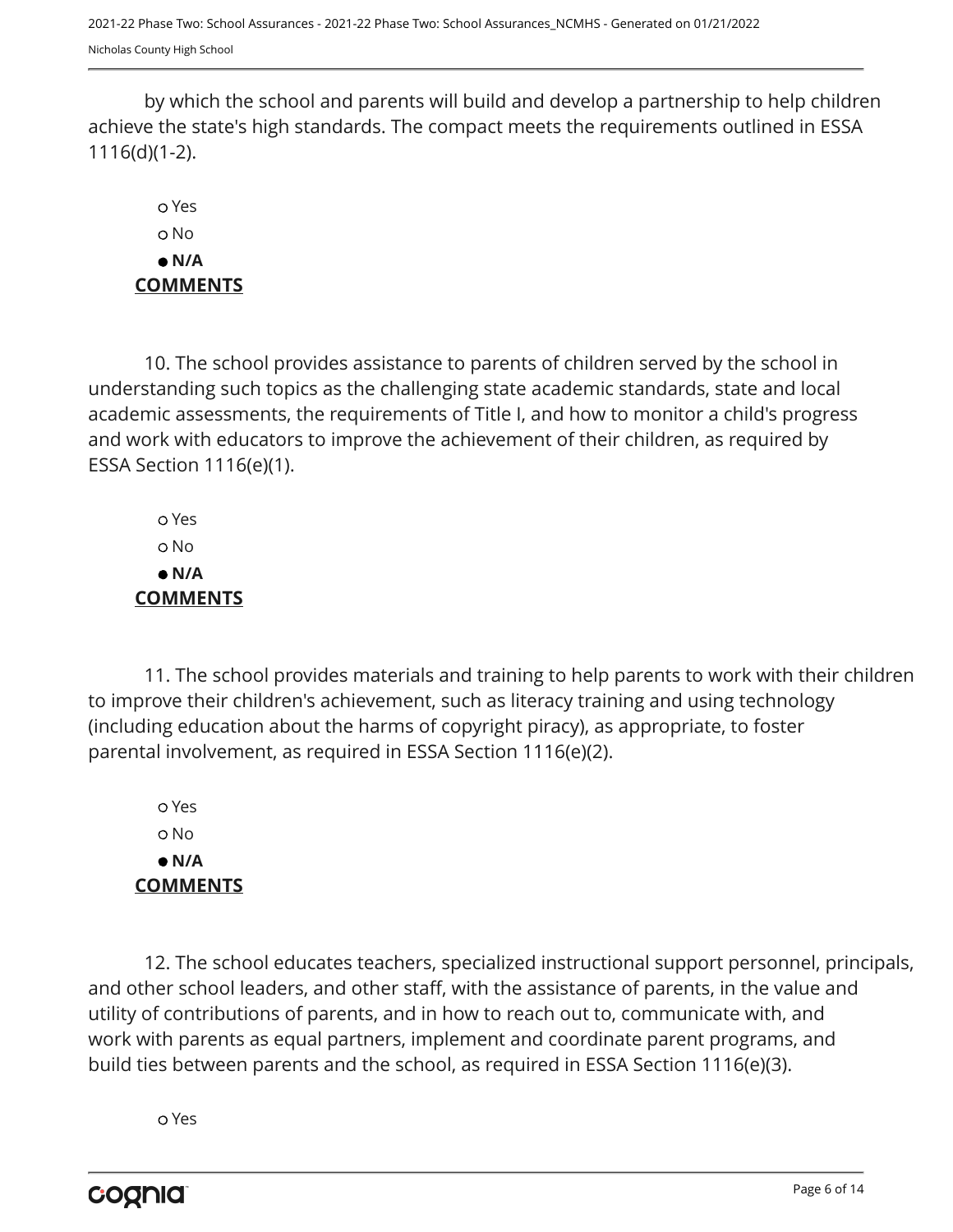13. To the extent feasible and appropriate, the school coordinates and integrates parent involvement programs and activities with other federal, state, and local programs, including public preschool programs, and conducts other activities, such as parent resource centers, that encourage and support parents in more fully participating in the education of their children (ESSA Section 1116(e)(4)).

 Yes No  **N/A COMMENTS**

14. The school ensures that information related to school and parent programs, meetings, and other activities is sent to the parents of participating children, or all children in a schoolwide program, in a format and, to the extent practicable, in a language the parents can understand, as required in ESSA Section 1116(e)(5).

 Yes No  **N/A COMMENTS**

15. To the extent practicable, the school provides opportunities for the informed participation of parents and family members (including parents and family members who have limited English proficiency, parents and family members with disabilities, and parents and family members of migratory children), including providing information and school reports required under section 1111 in a format and, to the extent practicable, in a language parents understand (ESSA Section 1116(f)).

 Yes o No  **N/A COMMENTS**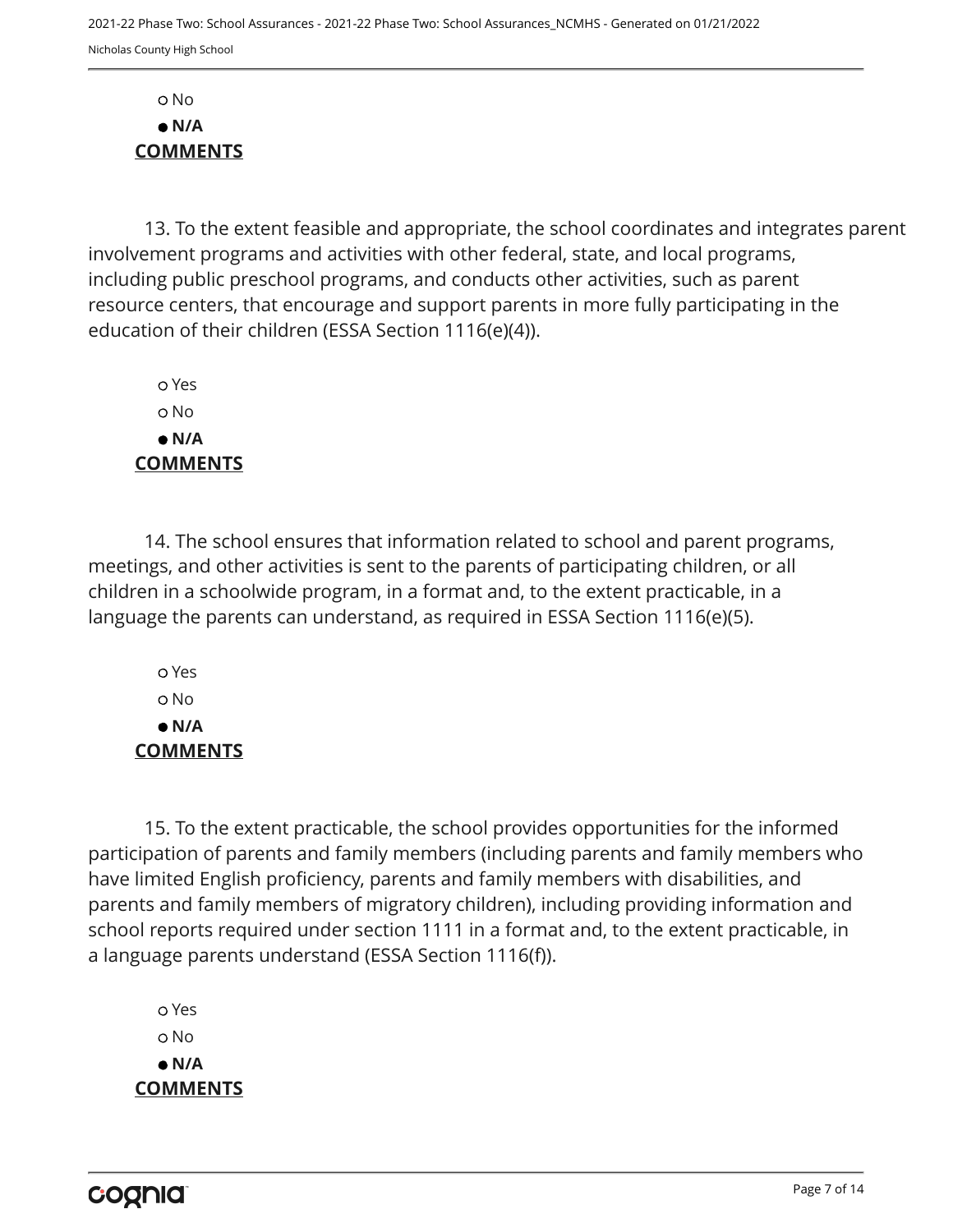#### Title I Schoolwide Programs

16. If the school is implementing a schoolwide program, the school developed a comprehensive plan during a 1-year period or qualifies for an exception under Section 1114(b)(1) of the Every Student Succeeds Act (ESSA).

 Yes o No  **N/A COMMENTS**

Nicholas County Middle and High School is not a Title I school.

17. If the school is implementing a schoolwide program, the school developed a comprehensive plan with the involvement of parents and other members of the community to be served as well as individuals who will carry out such plan (e.g. teachers, administrators, classified staff, etc.) as required by Section 1114(b)(2) of ESSA.

 Yes No  **N/A COMMENTS**

18. If the school is implementing a schoolwide program, the school developed a comprehensive plan that will remain in effect for the duration of the school's participation under Title I, Part A of ESSA as required by Section 1114(b)(3) of ESSA.

 Yes o No  **N/A COMMENTS**

19. If the school is implementing a schoolwide program, the school developed a comprehensive plan that is available to district leadership, parents, and the public and in an understandable and uniform format as required by Section 1114(b)(4) of ESSA.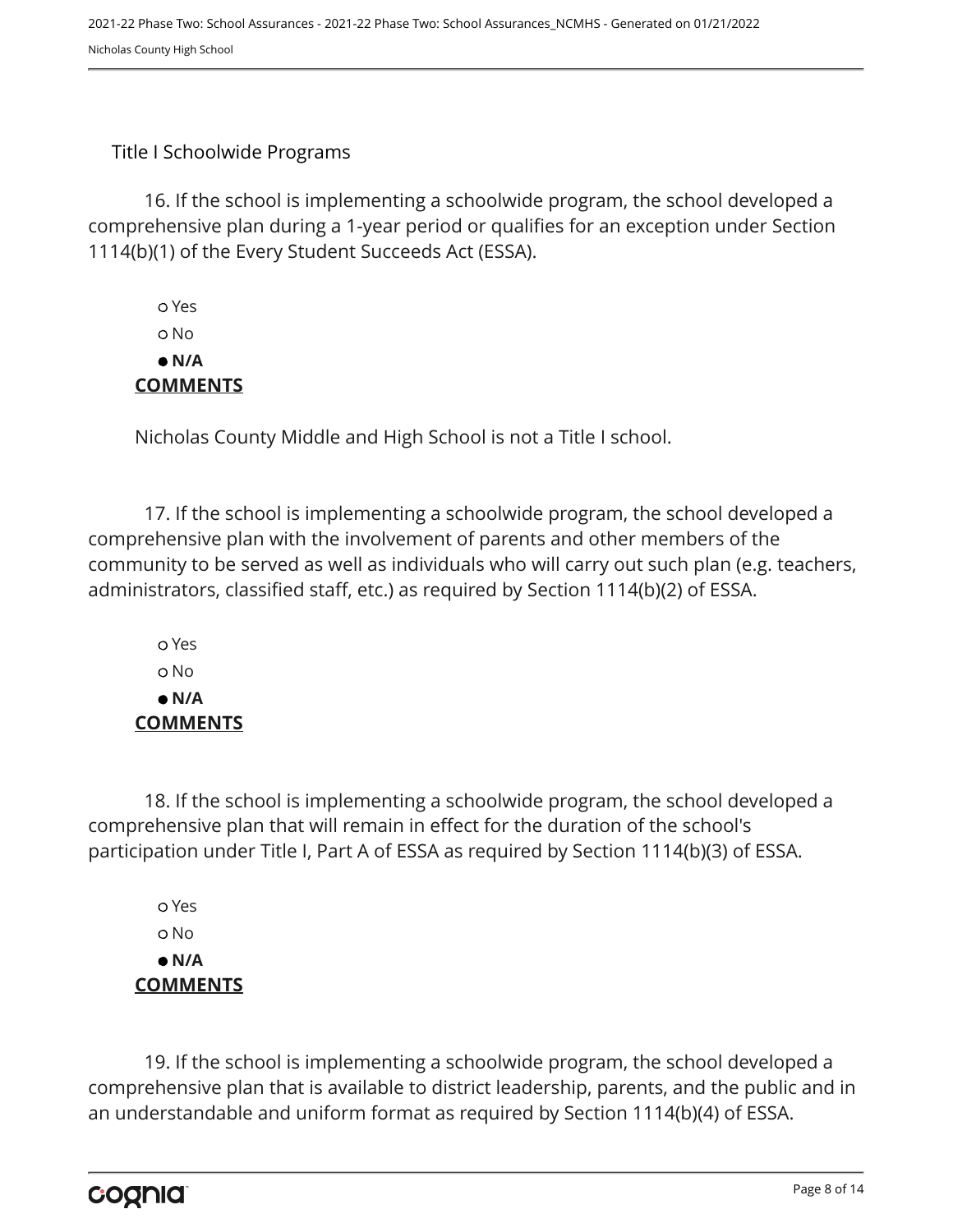Yes No  **N/A COMMENTS**

20. If the school is implementing a schoolwide program, the school developed a comprehensive plan that, to the extent appropriate and applicable, coordinates with other federal, state, and local programs, including but not limited to the implementation of improvement activities in schools identified for comprehensive or targeted support and improvement, as required by Section 1114(b)(5) of ESSA.

 Yes o No  **N/A COMMENTS**

21. If the school is implementing a schoolwide program, the school developed a comprehensive plan that is based on a comprehensive needs assessment, which included a review of academic achievement data, and includes, among other items, a description of the strategies the school will implement to address school needs as required by Section 1114(b)(6) of ESSA. The comprehensive needs assessment was developed with the participation of individuals who will carry out the schoolwide program plan, and the school documents how it conducted the needs assessment, the results it obtained, and the conclusions it drew from those results, as required by 34 CFR 200.26 (Code of Federal Regulations).

 Yes No  **N/A COMMENTS**

22. If the school is implementing a schoolwide program, the school developed, pursuant to Section 1114(b)(7), a comprehensive plan that includes a description of the strategies to be implemented to address school needs, including how such strategies: (1) provide opportunities for all children; (2) use methods and instructional strategies that strengthen the academic program in the school, increase learning time, and provide an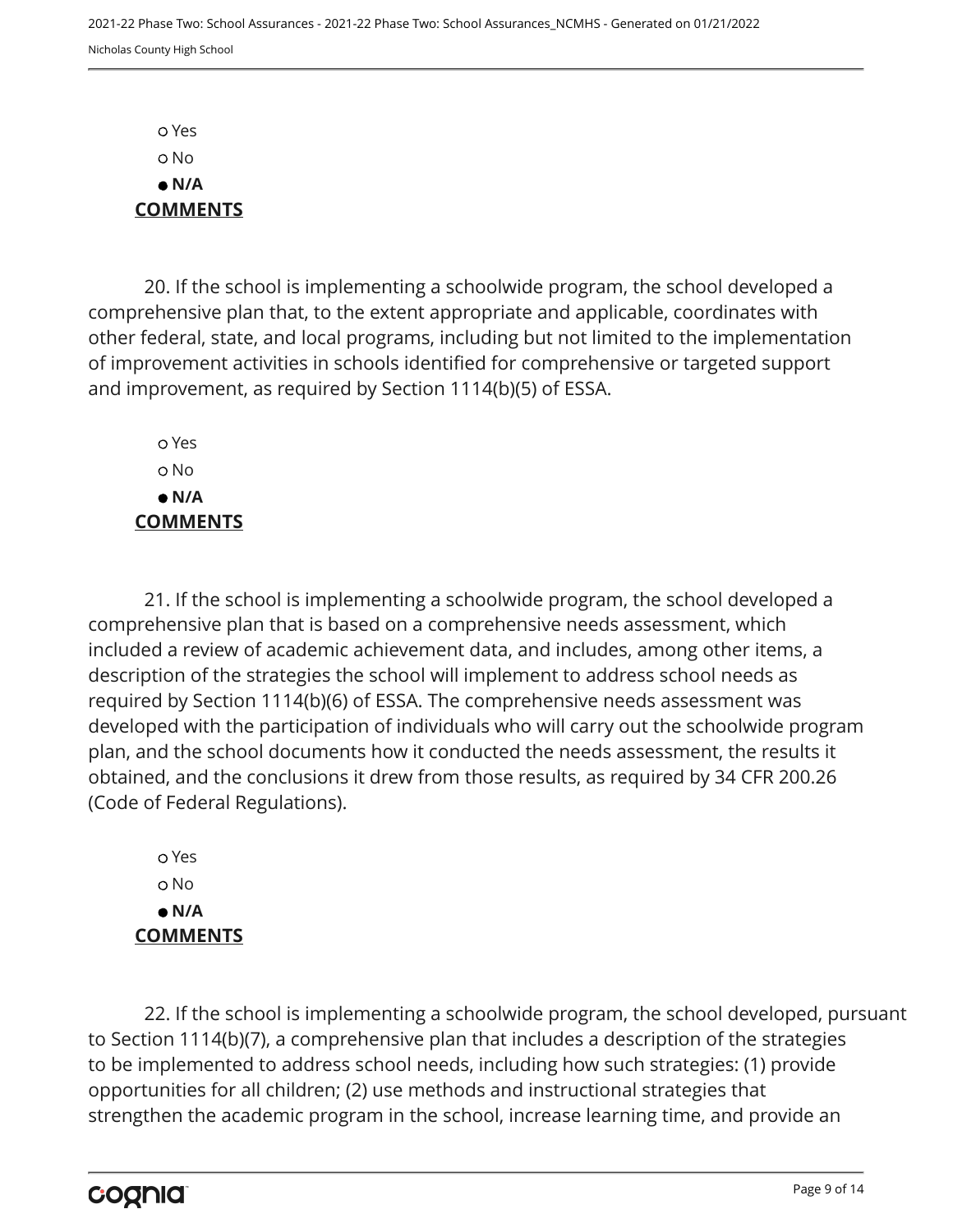enriched and accelerated curriculum; and, (3) address the needs of all children through, for example, the following activities: school-based mental health programs; a tiered model to prevent and address behavioral problems; professional development to improve instruction and use of data from academic assessments, and to recruit and retain effective teachers; and/or, strategies for assisting preschool children transition to local elementary school programs.

 Yes o No  **N/A COMMENTS**

23. The school regularly monitors the implementation and results achieved by the schoolwide program, using data from the state's annual assessments and other indicators of academic achievement. The school determines whether the schoolwide program has been effective in increasing the achievement of students in meeting the challenging state academic standards, particularly for those students who had been furthest from achieving the standards. The school revises the plan as necessary based on student needs and on the results of the regular monitoring, to ensure continuous improvement of students in the schoolwide program and to ensure that all students are provided opportunities to meet the challenging state academic standards, as required by Section 1114 (b)(3) of ESSA and 34 CFR 200.26.

 Yes No  **N/A COMMENTS**

Title I Targeted Assistance School Programs

24. If the school is implementing a targeted assistance school program, participating students are identified in accordance with Section 1115(c) and on the basis of multiple, educationally related, objective criteria.

 Yes o No  **N/A COMMENTS**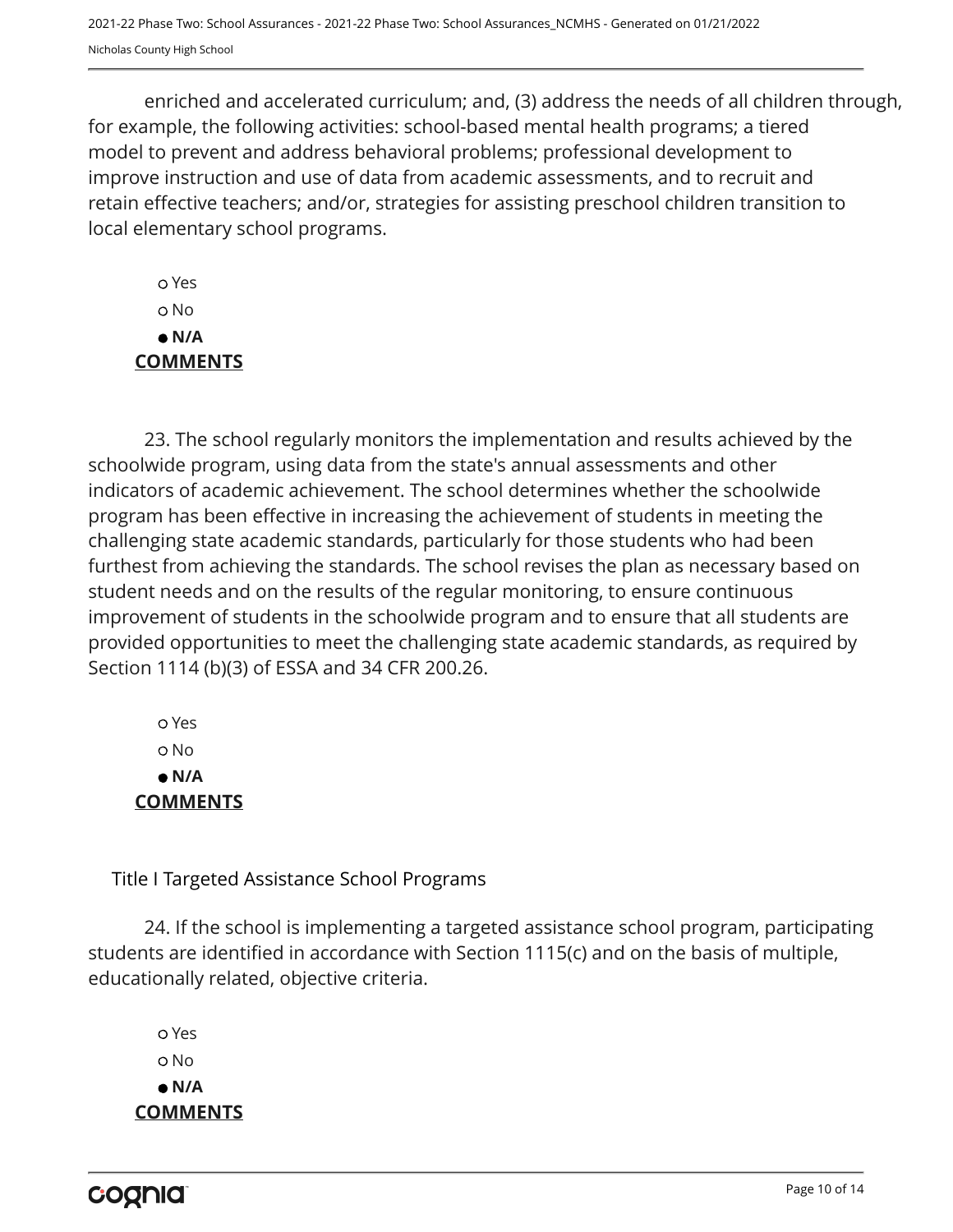2021-22 Phase Two: School Assurances - 2021-22 Phase Two: School Assurances\_NCMHS - Generated on 01/21/2022 Nicholas County High School

25. If the school is implementing a targeted assistance school program, the school serves participating students using resources under Title I, Part of ESSA to meet challenging state academic standards as required by Section 1115(b)(2)(A) of ESSA.

 Yes No  **N/A COMMENTS**

26. If the school is implementing a targeted assistance school program, the school serves, pursuant to Section 1115(b)(2)(B) of ESSA, participating students using methods and instructional strategies to strengthen the academic program of the school, which may include, for example, expanded learning time, summer programs, and/or a tiered model to prevent and address behavioral problems.

 Yes No  **N/A COMMENTS**

27. If the school is implementing a targeted assistance school program, the school serves participating students by coordinating with and supporting the regular educational program as required by Section 1115(b)(2)(C) of ESSA.

 Yes No  **N/A COMMENTS**

28. If the school is implementing a targeted assistance school program, the school serves participating students by providing professional development to, for example, teachers, administrators, classified staff, and/or other school personnel who work with participating students as required by Section 1115(b)(2)(D) of ESSA.

Yes

cognia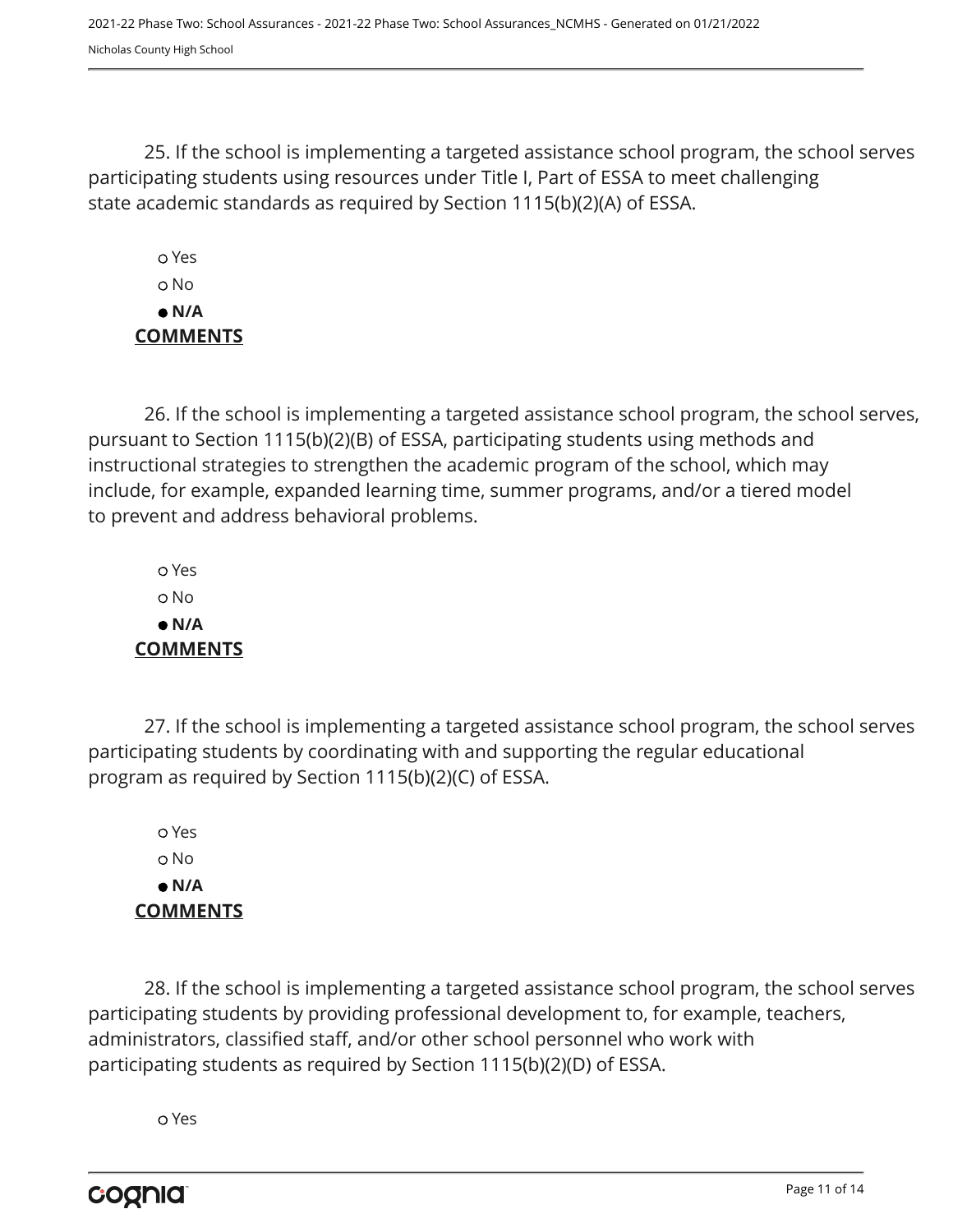29. If the school is implementing a targeted assistance school program, the school serves, pursuant to Section 1115(b)(2)(E) of ESSA, participating students by implementing strategies to increase the involvement of parents of participating students in accordance with Section 1116 of ESSA.

 Yes No  **N/A COMMENTS**

30. If the school is implementing a targeted assistance school program, the school serves participating students, to the extent appropriate and applicable, by coordinating with other federal, state, and local programs, including but not limited to the implementation of improvement activities in schools identified for comprehensive or targeted support and improvement, as required by Section 1115(b)(2)(F) of ESSA.

 Yes No  **N/A COMMENTS**

31. If the school is implementing a targeted assistance school program, the school serves participating students by reviewing the progress of participating students on an ongoing basis and revising the targeted assistance program, if necessary, to provide additional assistance to meet challenging state academic standards as required by Section 1115(b) (2)(G) of ESSA.

 Yes No  **N/A COMMENTS**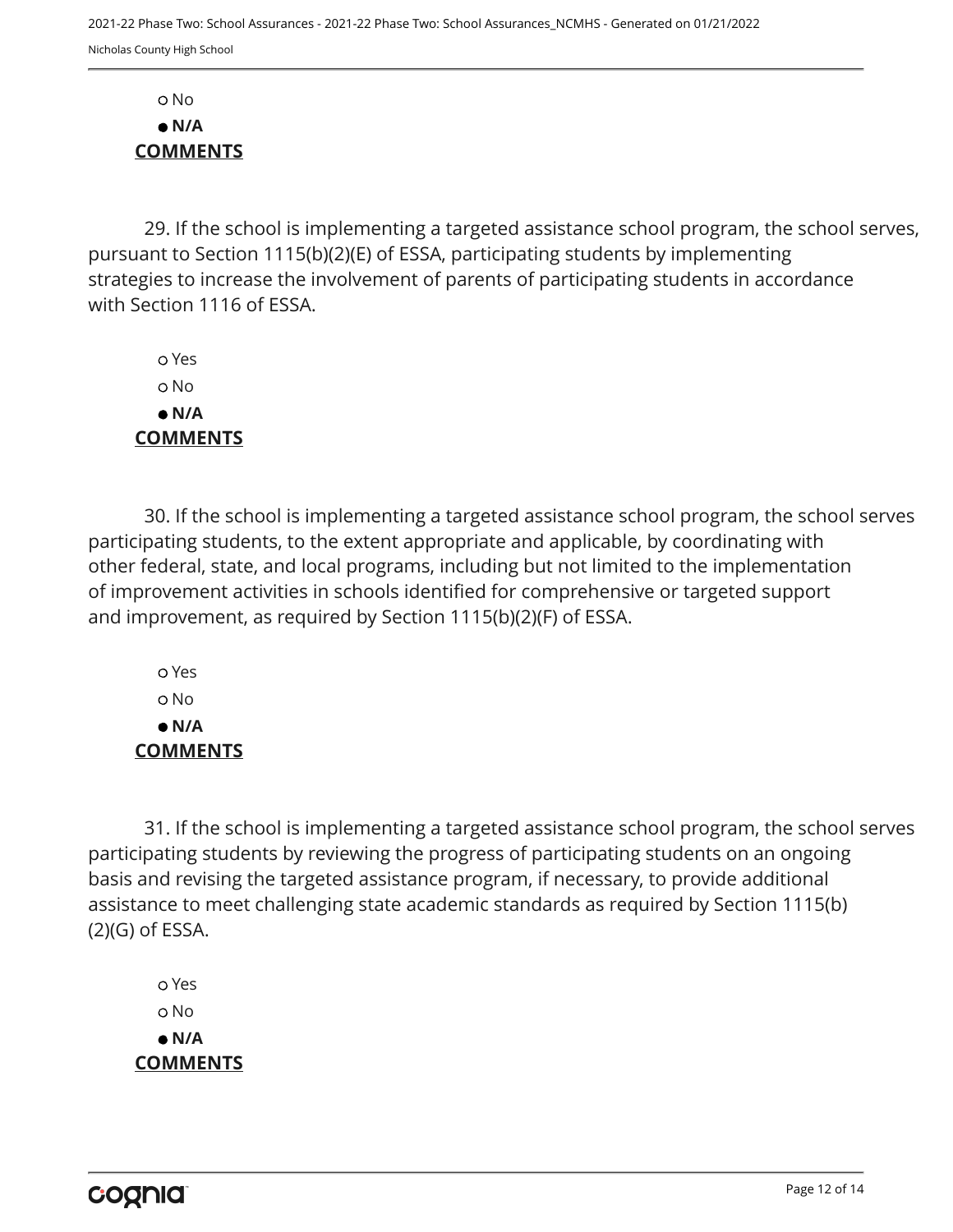## Schools Identified for Targeted Support and Improvement

32. If identified for targeted support and improvement, including additional targeted support and improvement, pursuant to Section 1111(d)(2) of ESSA, the school developed and implemented a plan to improve student outcomes that, among other items, was informed by all indicators, including student performance against long-term goals; included evidence-based interventions; and, approved by local leadership. For reference, "evidence-based" is defined in ESSA Section 8101(21).

| o Yes           |
|-----------------|
| o No            |
| e N/A           |
| <b>COMMENTS</b> |

33. If identified for additional targeted support and improvement pursuant to Section 1111(d)(2)(C), the school developed and implemented a plan to improve student outcomes that also identified resource inequities to be addressed through implementation of such plan.

 Yes No  **N/A COMMENTS**